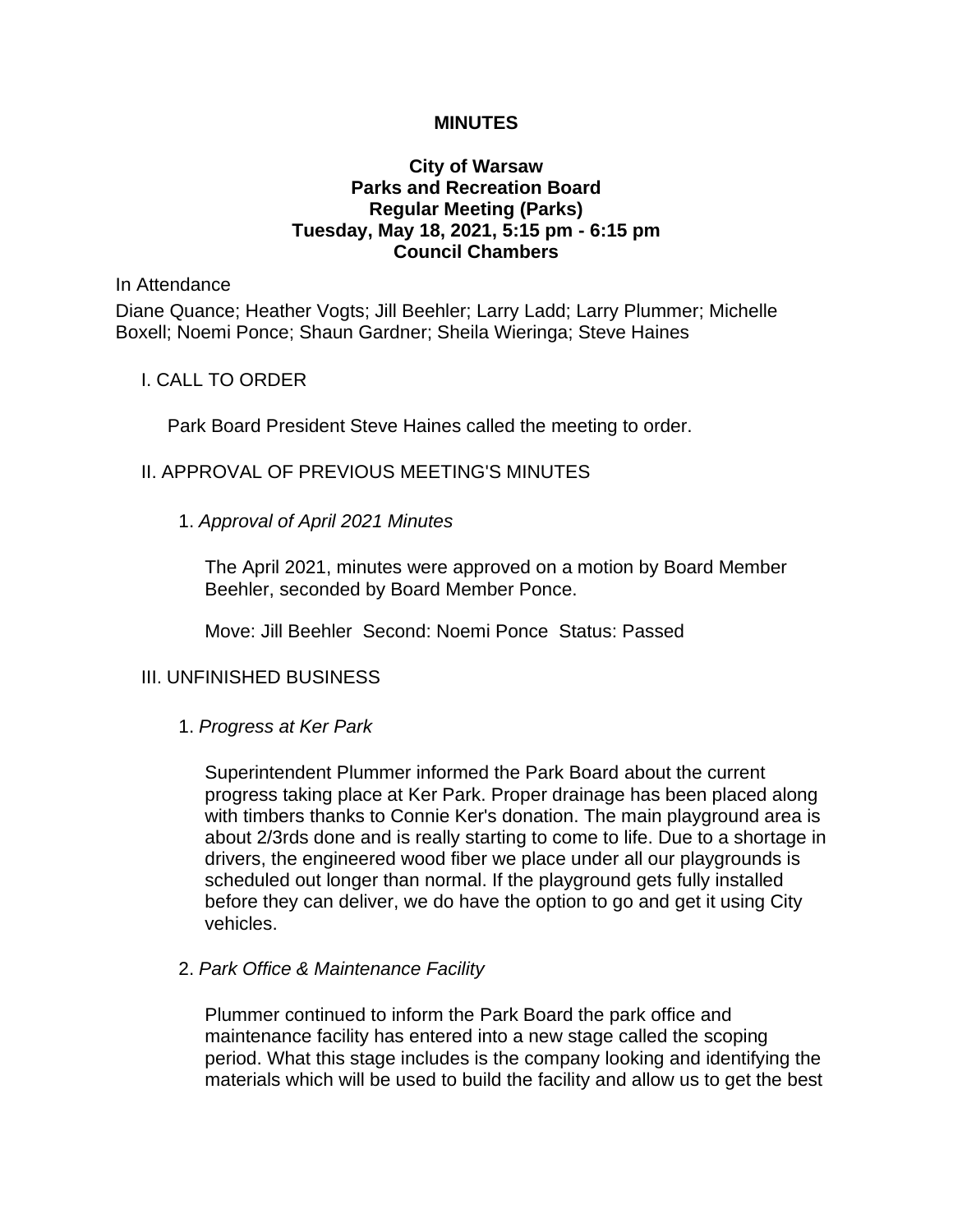quality building for the best price. Once this is completed, we will have a guaranteed maximum price on what the total cost would be. The next step, would then be to take it to the Board of Works for approval.

### 3. *5 Year Master Plan*

Debra Schmucker from Corner Stone PDS, spoke with the Park Board and informed them on the progress we have had with public surveys being turned in about the needs and wants the community would like to see in the next 5 years. Schmucker advised we have had 396 surveys completed. June 1, 2021, is the last day she will collect surveys. She stated she will go more in depth at the public meeting following Park Board.

# IV. NEW BUSINESS

# 1. *Maintenance Report*

Maintenance Director Gardner advised that the past few weeks they have been short staffed either due to illness or just waiting for our seasonal crew to start but are slowly adding to the team and catching up on several items. The flower beds, all 82 of them, in town have all been planted and mulched with over 1000 flowers. The park flower beds will be tackled next. Picnic table and garage sale tables have started to be delivered, the beaches have all been cleaned several times by the Barber Surf Rake and we are hopeful that the ropes and buoys will be in place later this week. Shelters have also started to be rented, so we are maintaining those as well.

Anderson's Greenhouse has started in Central Park on the flower beds and urns that they maintain as well.

#### 2. *Recreation Report*

Recreation Director Wieringa advised that since the last Park Board meeting, she has hired a total of 12 lifeguards. Pending all guards are able to pass their certifications, they will be able to be at both lakes, 7 days a week. If not all are able to get certified, a modified schedule may have to be adopted. Recreation staff has started and in 2 weeks our first Friday Night Concert Series performer starts. Also, this coming Thursday at the Glover Pavilion, Fort Wayne Ballet will be showcasing their work. The performance is scheduled to start at 7-8:30PM.